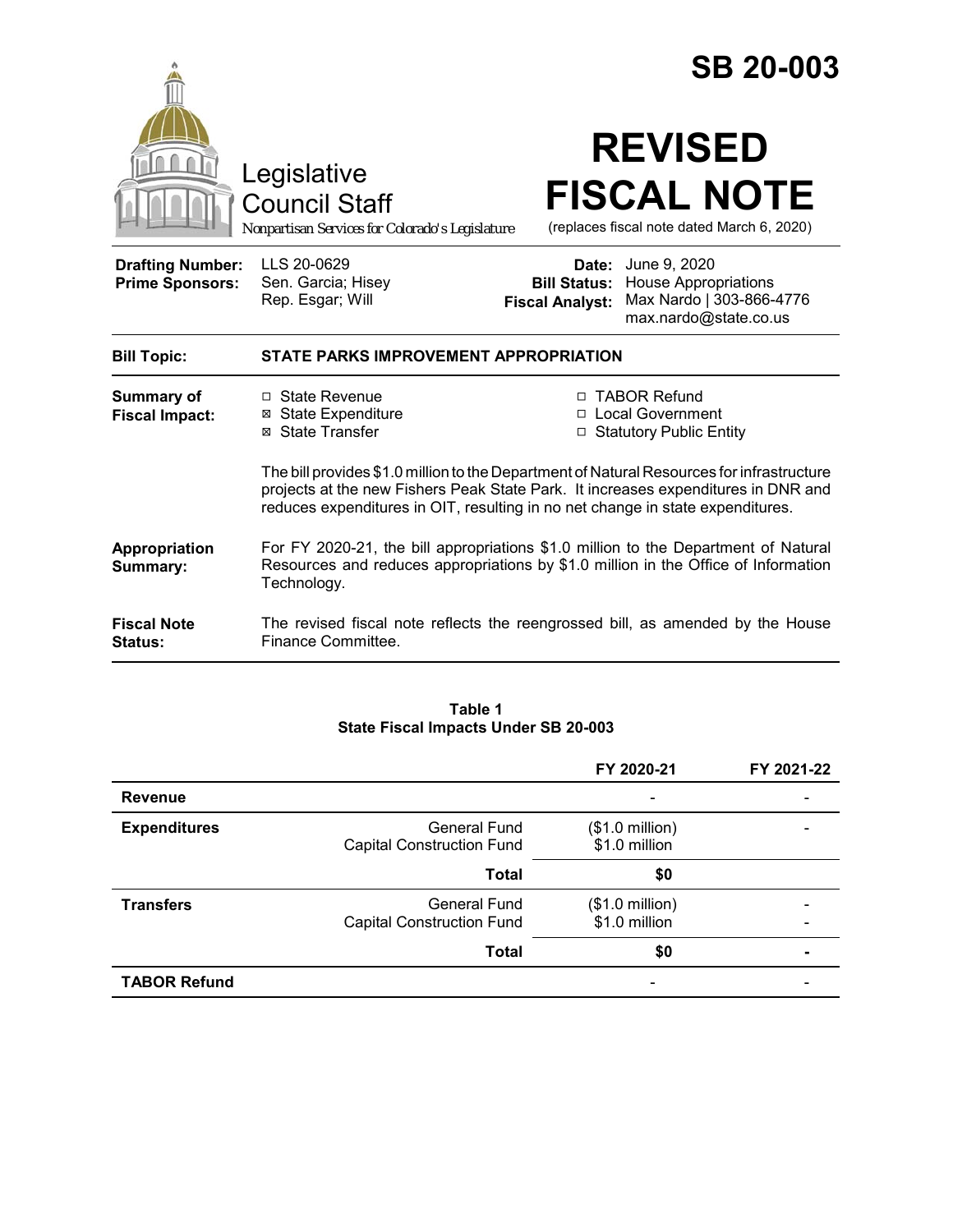June 9, 2020

## **Summary of Legislation**

The bill transfers \$1.0 million from the General Fund to the Capital Construction Fund and appropriates it to the Department of Natural Resources (DNR). The appropriation is for infrastructure development projects, including cultural and natural resource studies, at the new Fishers Peak State Park. The Parks and Wildlife Commission must submit a report to the General Assembly detailing state park funding needs and shortfalls by December 1, 2021.

The bill decreases General Fund appropriations for applications administration in the Office of Information Technology (OIT) by \$1.0 million.

#### **State Revenue**

The bill may increase state cash fund revenue from gifts, grants, and donations. The bill directs DNR to seek, accept, and expend any gifts, grants, or donations to develop and improve Fishers Peak State Park. However, no sources of gifts, grants, or donations have been identified at this time. Gifts, grants, and donations are exempt from TABOR revenue limits.

#### **State Transfers**

The bill transfers \$1.0 million from the General Fund to the Capital Construction Fund in FY 2020-21.

## **State Expenditures**

The bill increases cash fund expenditures and decreases General Fund expenditures by \$1.0 million each in FY 2020-21, resulting in no net change in total state expenditures.

- *Department of Natural Resources.* Expenditures in the DNR will increase by \$1.0 million from the Capital Construction Fund. For any project initiated in FY 2020-21, the appropriation is available for up to three years. This fiscal note assumes that future staffing needs and operating costs for the Fishers Peak State Park will be addressed through the annual budget process.
- *Office of Information Technology.* Expenditures in OIT for applications administration will decrease by \$1.0 million from the General Fund.

## **Effective Date**

The bill takes effect upon signature of the Governor, or upon becoming law without his signature.

## **State Appropriations**

For FY 2020-21, the bill appropriates \$1.0 million to the Departments of Natural Resources from the Capital Construction Fund, and reduces General Fund appropriations in the Office of Information Technology by \$1.0 million.